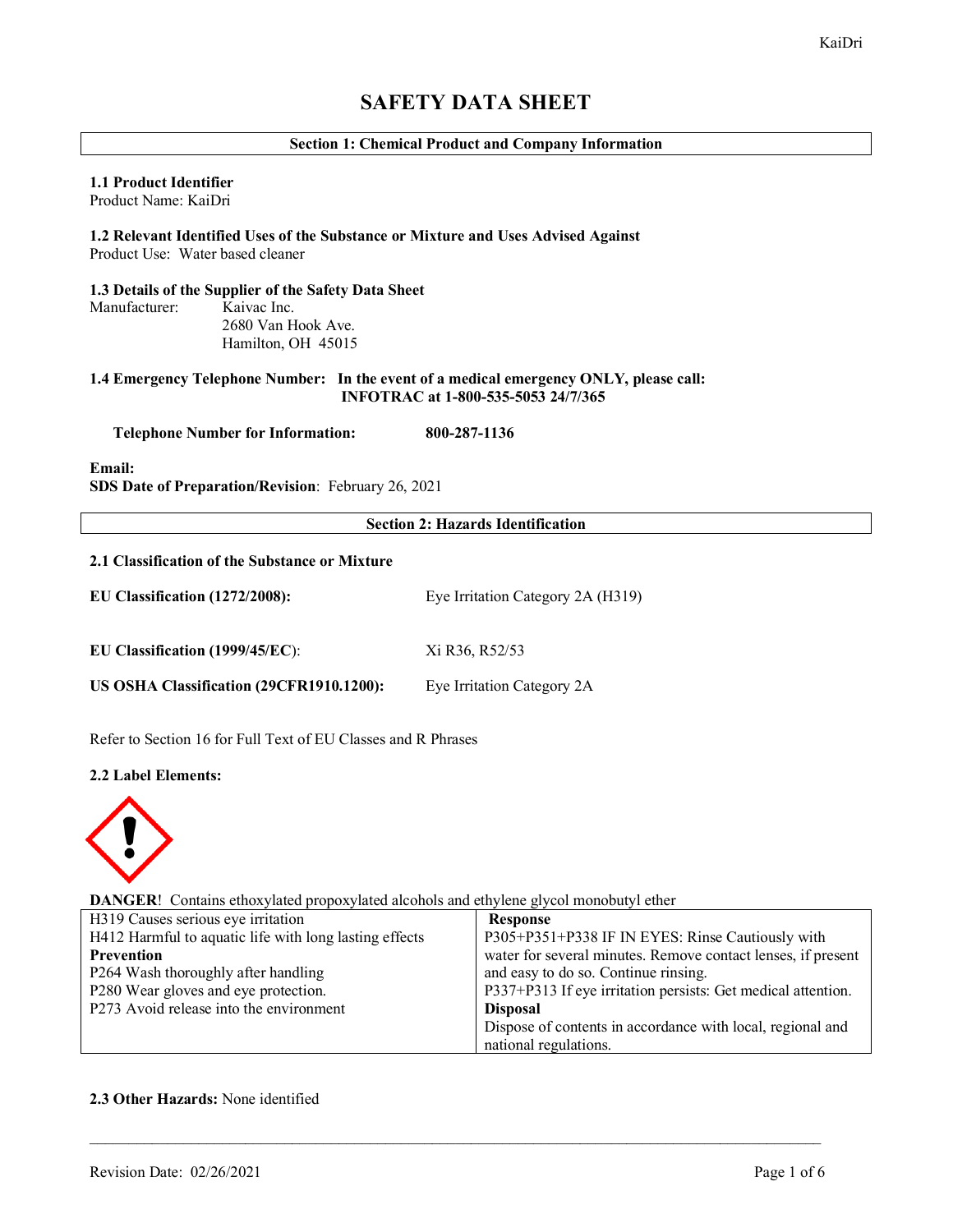# **Section 3: Composition/Information on Ingredients**

# **3.2 Mixture**

| Component          | <b>CAS Number/</b><br><b>EINECS Number.</b> | Amount     | EU/GHS Classification (1272/2008)<br>EU Classification (67/548/EEC) |
|--------------------|---------------------------------------------|------------|---------------------------------------------------------------------|
| Alcohols, C12-C14, | 68439-51-0                                  | $5 - 15\%$ | Xi R <sub>36</sub>                                                  |
| Ethoxylated        |                                             |            | Eye Irritation 2A (H319)                                            |
| Propoxylated       |                                             |            |                                                                     |
| 2-Butoxyethanol    | $111 - 76 - 2/203 - 905 - 0$                | $< 5\%$    | Xi, Xn R36/R38 R20/21/22                                            |
|                    |                                             |            | Acute Toxicity 4 (H302, H312, H332)                                 |
|                    |                                             |            | Skin Irritation 2 (H315)                                            |
|                    |                                             |            | Eye Irritation 2A (H319)                                            |

Refer to Section 16 for Full Text of EU/GHS Classes and R Phrases/H Statements The exact percentages are a trade secret.

# **Section 4: First Aid Measures**

# **4.1 Description of First Aid Measures**

# **First Aid**

**Eyes**: Flush the eyes with large amounts of water for 15 minutes, while holding the eyelids open to assure that the entire surface is flushed. Get medical attention if irritation persists.

**Skin:** Wash with soap and water. Remove contaminated clothing and launder before reuse. If irritation develops and persists, get medical attention.

**Ingestion:** If large amounts are swallowed, seek medical advice.

**Inhalation:** None needed under normal use conditions. If irritation develops, move to fresh air. Get medical attention if irritation persists.

# **See Section 11 for more detailed information on health effects.**

**4.2 Most Important symptoms and effects, both acute and delayed:** Contact causes eye irritation. May cause mild skin irritation in some individuals. Inhalation of mists may cause mild respiratory irritation.

#### **4.3 Indication of any immediate medical attention and special treatment needed:** None needed

# **Section 5: Fire Fighting Measures**

**5.1 Extinguishing Media:** Use any media that is suitable for the surrounding fire.

**5.2 Special Hazards Arising from the Substance or Mixture:** This product is not flammable or combustible. Thermal decomposition produces oxides of carbon.

**5.3 Advice for Fire-Fighters:** Firefighters should wear positive pressure self- contained breathing apparatus and full protective clothing for fires in areas where chemicals are used or stored.

\_\_\_\_\_\_\_\_\_\_\_\_\_\_\_\_\_\_\_\_\_\_\_\_\_\_\_\_\_\_\_\_\_\_\_\_\_\_\_\_\_\_\_\_\_\_\_\_\_\_\_\_\_\_\_\_\_\_\_\_\_\_\_\_\_\_\_\_\_\_\_\_\_\_\_\_\_\_\_\_\_\_\_\_\_\_\_\_\_\_\_\_\_\_

# **Section 6: Accidental Release Measures**

# **6.1 Personal Precautions, Protective Equipment and Emergency Procedures:**

Wear appropriate protective clothing as needed to avoid eye and skin contact.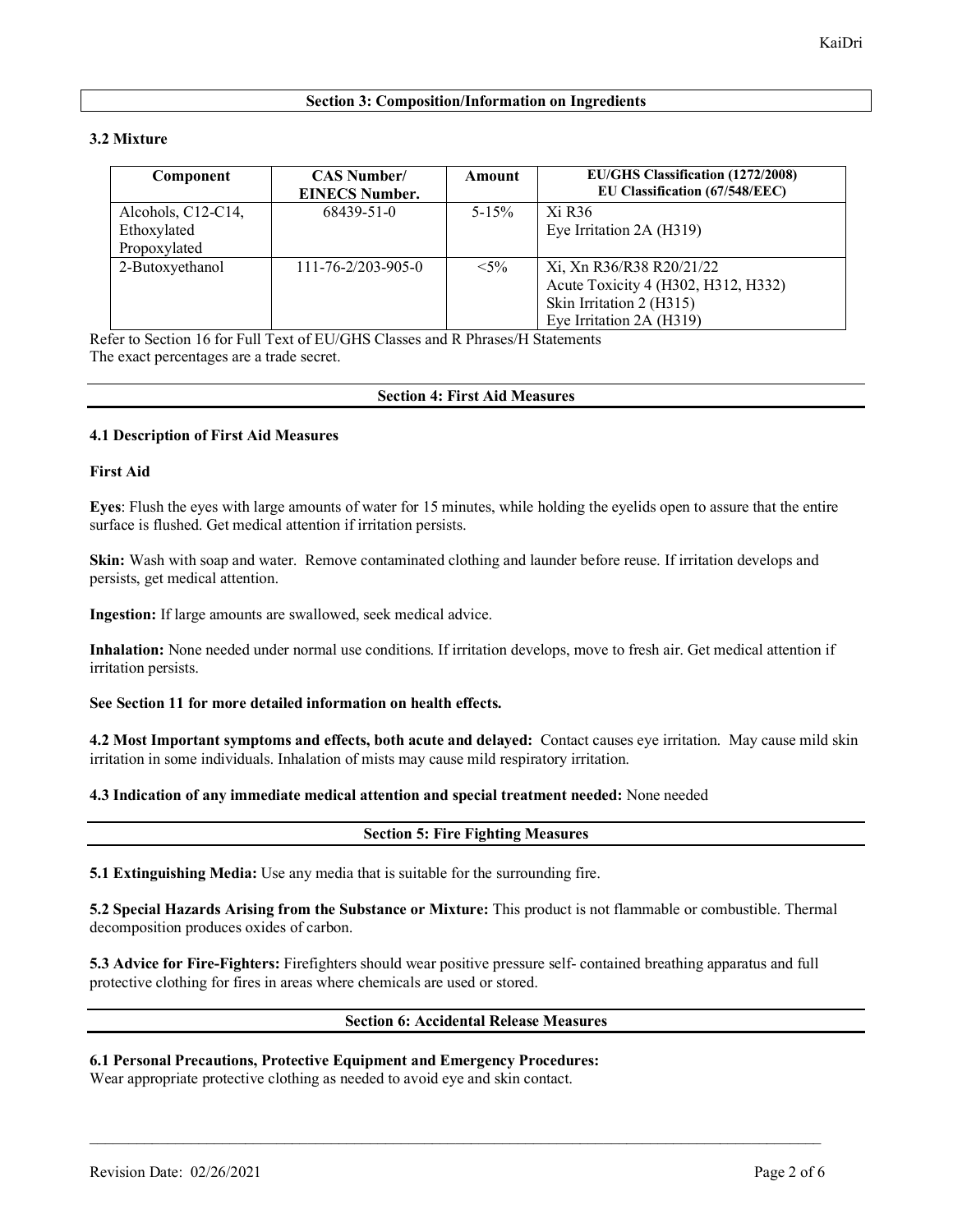**6.2 Environmental Precautions:** Avoid contamination of water supplies and environmental releases. Report spills as required to authorities. Avoid release into environment.

**6.3 Methods and Material for Containment and Cleaning Up:** Contain and collect spill with inert materials such as commercial absorbent, sand or earth. Place in a suitable container for disposal. If permitted, dilute and flush to sewer.

### **6.4 Reference to Other Sections:**

Refer to Section 13 for disposal information and Section 8 for protective equipment.

#### **Section 7: Handling and Storage**

#### **7.1 Precautions for Safe Handling:**

Avoid eye contact. Avoid prolonged skin contact. Remove and launder contaminated clothing before re-use. Wash thoroughly after handling and before eating, drinking, smoking or using toilet facilities.

**7.2 Conditions for Safe Storage, Including any Incompatibilities:** Store in a cool, well-ventilated area away from bases and other incompatible materials. Keep container closed.

**7.3 Specific end use(s): Industrial uses:** None identified **Professional uses:** None identified

#### **Section 8: Exposure Controls / Personal Protection**

#### **8.1 Control Parameters:**

| <b>Chemical Name</b>                              | <b>US OEL</b>                                                   | <b>EU IOEL</b>            | UK OEL                    | <b>DFG MK</b>             | <b>Biological Limit</b><br>Value |
|---------------------------------------------------|-----------------------------------------------------------------|---------------------------|---------------------------|---------------------------|----------------------------------|
| Alcohols, C12-C14,<br>Ethoxylated<br>Propoxylated | None Established                                                | None Established          | None<br>Established       | None<br>Established       | None Established                 |
| 2-Butoxyethanol                                   | 50 ppm TWA<br><b>OSHA PEL</b><br>20 ppm TWA<br><b>ACGIH TLV</b> | 20 ppm TWA<br>50 ppm STEL | 25 ppm TWA<br>50 ppm STEL | 10 ppm TWA<br>20 ppm STEL | A <sub>3</sub>                   |

# **8.2 Exposure Controls:**

**Appropriate Engineering Controls:** General ventilation is generally adequate for normal use. Use local exhaust ventilation if needed to maintain concentration of hazardous constituents below recommended limits.

#### **Personal Protective Measurers**

**Respiratory Protection:** Not necessary if workplace concentrations of hazardous constituents are below recommended limits. If the exposure limit is exceeded, an approved respirator should be worn. Respirator selection and use should be based on contaminant type, form and concentration. Follow applicable local or national regulations, in the US: OSHA 1910.134, ANSI Z88.2 and good Industrial Hygiene practice.

**Eye Protection:** Use chemical safety goggles.

Skin Protection: Impervious gloves such as neoprene or nitrile recommended where contact is likely. Wear protective clothing as required to avoid prolonged or repeated skin contact when handling. **Other protection:** None required.

# **Section 9: Physical and Chemical Properties**

\_\_\_\_\_\_\_\_\_\_\_\_\_\_\_\_\_\_\_\_\_\_\_\_\_\_\_\_\_\_\_\_\_\_\_\_\_\_\_\_\_\_\_\_\_\_\_\_\_\_\_\_\_\_\_\_\_\_\_\_\_\_\_\_\_\_\_\_\_\_\_\_\_\_\_\_\_\_\_\_\_\_\_\_\_\_\_\_\_\_\_\_\_\_

#### **9.1 Information on basic Physical and Chemical Properties:**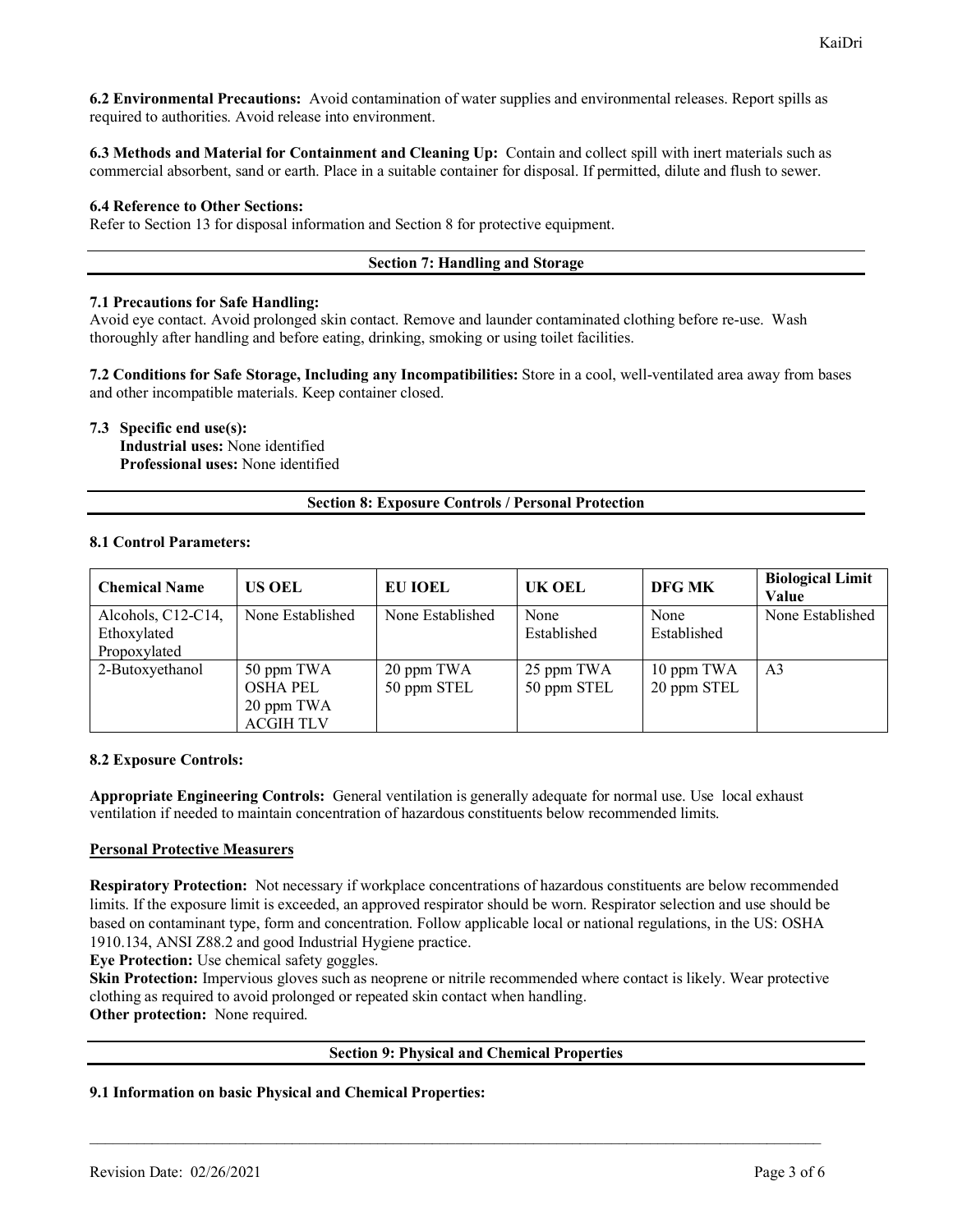**Appearance and Odor:** Clear liquid with a slight odor.

| <b>Solubility in Water:</b>  | Soluble        | <b>Boiling Point:</b>         | $210^{\circ}F$ |
|------------------------------|----------------|-------------------------------|----------------|
| <b>Odor Threshold:</b>       | Not determined | <b>Partition Coefficient:</b> | Not determined |
| pH:                          | 5-9            | <b>Melting Point:</b>         | Not determined |
| <b>Specific Gravity:</b>     | 1.001          | <b>Vapor Density:</b>         | Not determined |
| <b>Evaporation Rate:</b>     | Not determined | <b>Vapor Pressure:</b>        | Not determined |
| Flammability(solid/gas):     | Not applicable | <b>Flash Point:</b>           | None           |
| <b>Explosive Limits:</b>     | Not determined | <b>Autoignition</b>           | $471$ °F       |
|                              |                | Temperature:                  |                |
| Decomposition                | Not determined | <b>Viscosity:</b>             | Not determined |
| Temperature:                 |                |                               |                |
| <b>Explosive Properties:</b> | None           | <b>Oxidizing Properties:</b>  | None           |

# **9.2 Other Information:** None

# **Section 10: Stability and Reactivity**

**10.1 Reactivity:** Not reactive under normal conditions of use and storage.

**10.2 Chemical Stability:** Stable.

**10.3 Possibility of Hazardous Reactions:** None known.

**10.4 Conditions to Avoid:** None known.

**10.5 Incompatible Materials:** Avoid strong acids.

**10.6 Hazardous Decomposition Products:** Thermal decomposition produces oxides of carbon.

#### **Section 11: Toxicological Information**

#### **11.1 Information on Toxicological Effects:**

#### **Potential Health Hazards**

**Inhalation:** Mists may cause mucous membrane and upper respiratory tract irritation with coughing and sore throat.

**Skin Contact:** May cause mild irritation.

**Eye Contact:** Causes serious irritation with tearing and redness.

**Ingestion:** Swallowing may cause gastrointestinal irritation, vomiting and diarrhea.

**Acute toxicity values:** Product ATE: Oral 10309 mg/kg, Dermal 8000 mg/kg, Inhalation 556 mg/L Alcohols, C12-C14, Ethoxylated Propoxylated: LD50 oral rat: 3234 mg/kg, LD50 dermal rabbit > 2000 mg/kg 2-Butoxyethanol: LD50 oral rat: 650-1746 mg/kg, LD50 dermal rabbit: 320 mg/kg, LC50 inhalation rat: estimated 3.7mg/L/1hr, 486 ppm/4hrs (2.2mg/L)

\_\_\_\_\_\_\_\_\_\_\_\_\_\_\_\_\_\_\_\_\_\_\_\_\_\_\_\_\_\_\_\_\_\_\_\_\_\_\_\_\_\_\_\_\_\_\_\_\_\_\_\_\_\_\_\_\_\_\_\_\_\_\_\_\_\_\_\_\_\_\_\_\_\_\_\_\_\_\_\_\_\_\_\_\_\_\_\_\_\_\_\_\_\_

**Skin corrosion/irritation:** May cause slight irritation.

**Eye damage/ irritation:** Product is expected to be irritating to eyes.

**Respiratory Irritation:** Prolonged inhalation may cause respiratory irritation.

**Respiratory Sensitization:** Not known to be a sensitizer.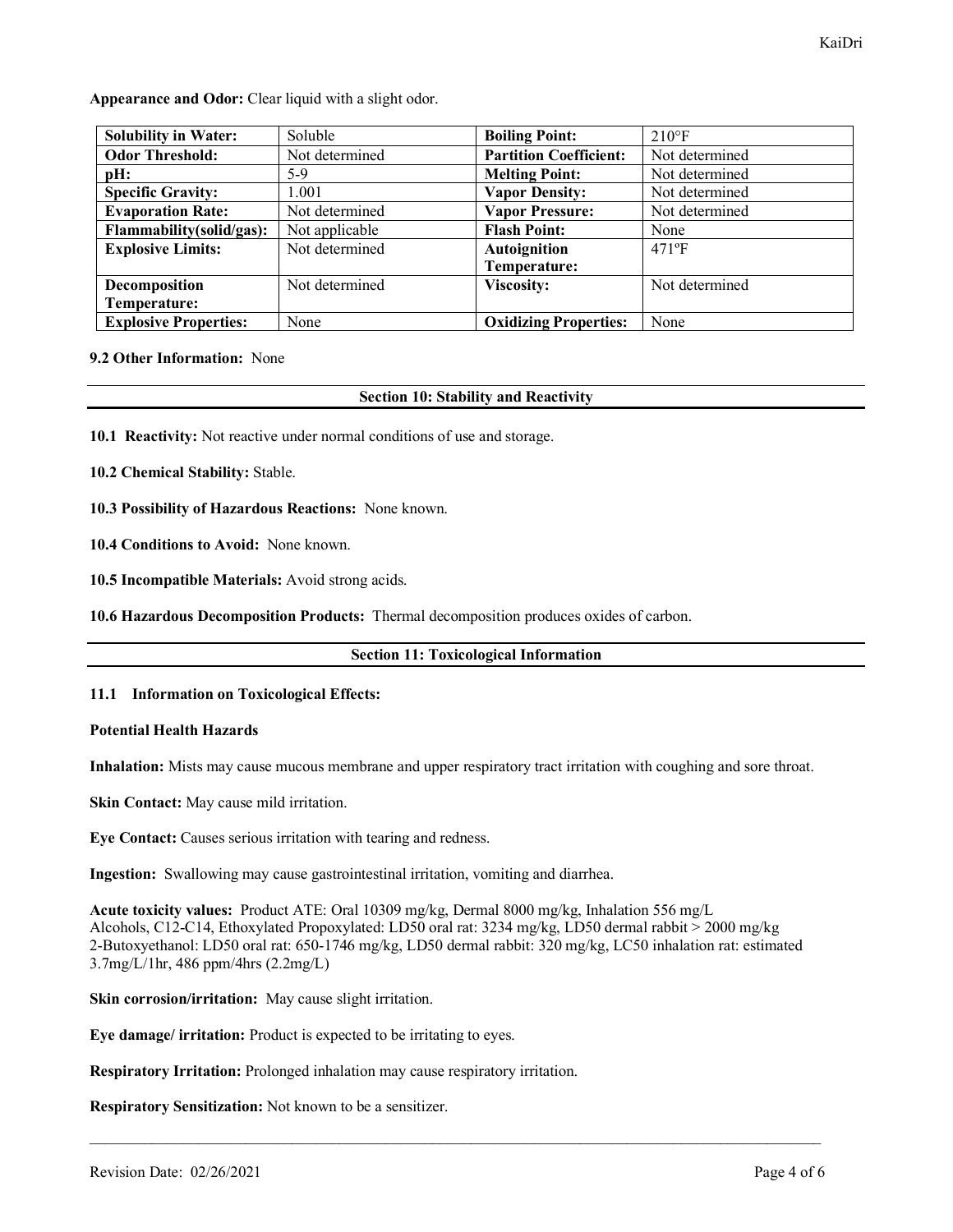**Skin Sensitization:** Not known to be a sensitizer.

**Germ Cell Mutagenicity:** This product is not expected to present a risk of genetic damage

**Carcinogenicity:** None of the components are listed as a potential carcinogen by IARC, NTP, OSHA, or CLP .

**Developmental / Reproductive Toxicity:** None of the ingredients are reproductive toxins.

**Specific Target Organ Toxicity (Single Exposure):** No adverse effects are expected based on components.

**Specific Target Organ Toxicity (Repeated Exposure):** No adverse effects are expected.

# **Section 12: Ecological Information**

#### **12.1 Toxicity:**

2-Butoxyethanol: LC50 Oncorhynchus mykiss: 1474 mg/L/4hr, NOEC Danio rerio > 100 mg/L/21days

Product is harmful to aquatic life with long-lasting effects.

**12.2 Persistence and degradability:** 2-Butoxyethanol is readily biodegradable.

**12.3 Bioaccumulative Potential:** No data available.

**12.4 Mobility in Soil:** No data available.

**12.5 Results of PBT and vPvB assessment:** None required.

**12.6 Other Adverse Effects:** No data available.

**Section 13: Disposal Considerations**

#### **13.1 Waste Treatment Methods:**

Dispose in accordance with all local, state and national regulations. Local regulations may be more stringent than regional and national requirements. It is the responsibility of the waste generator to determine the toxicity and physical characteristics of the material to determine the proper waste identification and disposal in compliance with applicable regulations

**Section 14: Transport Information**

|                  | 14.1 UN       | 14.2 UN Proper Shipping Name | 14.3          | 14.4    | 14.5                 |
|------------------|---------------|------------------------------|---------------|---------|----------------------|
|                  | <b>Number</b> |                              | <b>Hazard</b> | Packing | <b>Environmental</b> |
|                  |               |                              | Class(s)      | Group   | <b>Hazards</b>       |
| <b>US DOT</b>    | None          | Not Regulated                | None          | None    | No                   |
| Canadian         | None          | Not Regulated                | None          | None    | N <sub>0</sub>       |
| <b>TDG</b>       |               |                              |               |         |                      |
| EU               | None          | Not Regulated                | None          | None    | N <sub>0</sub>       |
| <b>ADR/RID</b>   |               |                              |               |         |                      |
| <b>IMDG</b>      | None          | Not Regulated                | None          | None    | N <sub>0</sub>       |
| <b>IATA/ICAO</b> | None          | Not Regulated                | None          | None    | N <sub>0</sub>       |

**14.6 Special Precautions for User:** None identified

**14.7 Transport in Bulk According to Annex III MARPOL 73/78 and the IBC Code:** Not applicable.

\_\_\_\_\_\_\_\_\_\_\_\_\_\_\_\_\_\_\_\_\_\_\_\_\_\_\_\_\_\_\_\_\_\_\_\_\_\_\_\_\_\_\_\_\_\_\_\_\_\_\_\_\_\_\_\_\_\_\_\_\_\_\_\_\_\_\_\_\_\_\_\_\_\_\_\_\_\_\_\_\_\_\_\_\_\_\_\_\_\_\_\_\_\_